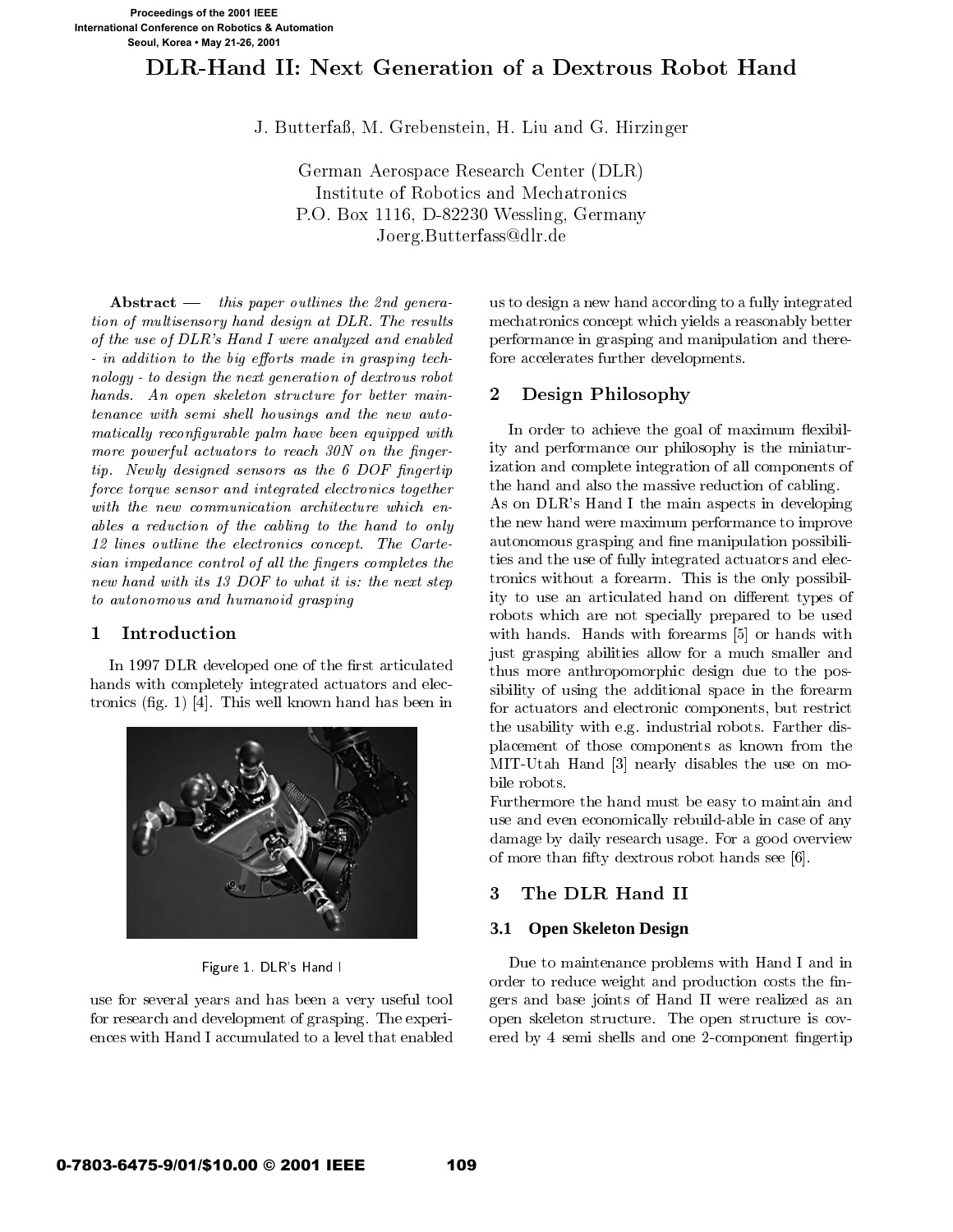housing realized in stereolitography and vacuum mold  $(fig. 2)$ . This enables us to test the influence of different shapes of the outer surfaces on grasping tasks without redesigning finger parts.



Figure 2. Finger with semi shell housings and rubber skinfingertip.

### **3.2 Kinematic Design of DLR's Hand II**

The design process started on an anthropomophic base by evaluation of different workspace/manipulability measures like those of Salisbury [7] or Yoshikawa [9] to get optimal ratios of link lengths of one finger. The desired objects to be manipulated and technological restrictions resulted in absolute link lengths.

The second step was to get suitable hand kinematics. The main target developing Hand II beside the ability for fine manipulation has been the improvement of the grasping performance in case of precisionand power-grasp. Therefore the design of Hand II was



Figure 3.Optimization of kinematics with scalable handmodel.

based on performance tests with scalable virtual models as seen in fig. 3. Soon it turned out very important to be able to change the position of the 4<sup>th</sup> finger and the thumb as well. To perform power-grasps it is absolutely necessary to have a nearly parallel position of the second, third and forth finger as seen in fig. 4. On the other hand performing precision-grasps



Figure 4. Simulation of Hand II in power-grasp- and ne manipulation configuration.

and fine-manipulation requires huge regions of intersection of the ranges of motion and the opposition of thumb and ring finger (fig. 4). Therefore Hand II was designed with an additional minor degree of freedom which enables to use the hand in 2 different configurations. This degree of freedom is a slow motion type to reduce weight and complexity of the system. The motion of the first and the fourth finger are both realized with just one brushed dc motor using a spindle gear.

The realized finger positions for both types of grasping were designed virtually and mapped to each other using the positions of 2nd and 3rd finger. Realizable kinematics were calculated and imported to the two virtually found configurations and optimized unless the actual configuration with an overall number of 13 DOF was found (fig. 4).

### **3.3 Actuator System**

The three independent joints (there is one additional coupled joint) of each finger are equipped with appropriate actuators. The actuation systems essentially consist of brushless dc-motors, tooth belts, harmonic drive gears and bevel gears in the base joint. The configuration differs between the different joints. The base joint with its two degrees of freedom is of differential bevel gear type, the harmonic drive gears for geometric reasons being directly coupled to the mo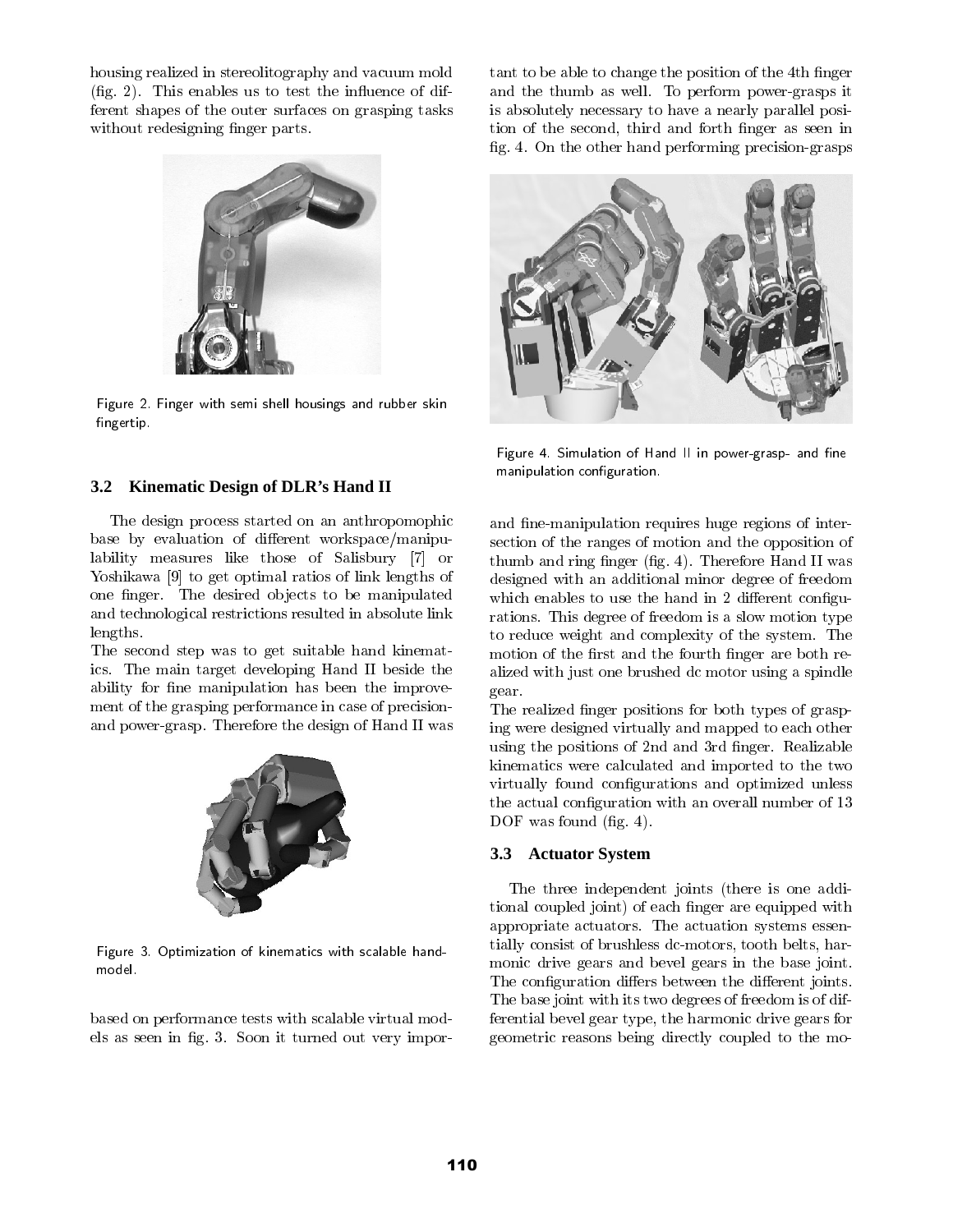tors. The differential type of joint (fig. 5) allows to use the full power of the two actuators for flexion or extension. Since this is the motion where most of the



Figure 5. Differential bevel gear of the new basejoint.

available torque has to be applied, it allows to use the torque of both actuators jointly for most of the time. This means that we can utilize smaller motors.

The actuation system in the medial joint is designed to meet the conditions in the base joint when the finger is in stretched position and can apply a force of up to 30 N on the finger tip. Here the motor is linked to the gear by the transmission belt (see [8] for advantages). The motor in the medial joint has less power than the motors in the base joint, however there is an additional reduction of 2:1 by the transmission belt. Thus we achieve the torque which corresponds to the torque created by the two motors in the base joint for an external force of 30 N on the finger tip. The harmonic drives used are of the same type for all joints, since the smallest appropriate type can stand the torque for both types of actuation.

### **3.4 Sensor Equipment**

A dextrous robot hand for teleoperation and autonomous operation needs (as a minimum) a set of force and position sensors. Various other sensors add to this basic scheme (see table). Each joint is equipped with strain gauge based joint torque sensors and specially designed potentiometers based on conductive plastic. Besides the torque sensors in each joint we designed a tiny six dimensional force torque sensor for each finger tip which will be explained more precisely in 3.5. The potentiometers, each with an analogous filter of third order, would not be absolutely necessary, since one may calculate the joint position from the motor position, however they provide us with a more accurate information of joint position, and they can by the way eliminate the necessity of referencing the fingers after power up. In case of not using the potentiometers one would have to consider the elasticity of the transmission belt and the harmonic drive. With the potentiometer we

achieve a resolution for the joint angles of 1/10 , this means approximately 10 bits for the joint

| писань арргохниассту то оны тог сис јонк. |                 |                         |  |
|-------------------------------------------|-----------------|-------------------------|--|
| sensor type                               | $\text{count}/$ | range (resolution)      |  |
|                                           | finger          |                         |  |
| joint position                            | 3               | $110^{\circ}$ (10 bit); |  |
|                                           |                 | $120^{\circ}$ (10 bit)  |  |
| joint torque                              | 3               | 2.4; 4.8 Nm (11 bit)    |  |
| force/torque                              |                 | $10-40N;150Nmm(11 bit)$ |  |
| motor speed                               | 3               |                         |  |
| temperature                               |                 | $0-125$ °C (8 bit)      |  |

Since the base joint is of differential type, one has to calculate the joint position of the base joint from the potentiometer values. There was no way to measure the joint position directly due to space restrictions. For increasing the controllability of the actuators we appreciate speed sensors. Like in DLR's first generation hand we utilize so called Tracking Converters [1]. In contrast to the old version the complete calculation is done by software since there is enough computing power available now. The sensor itself is basically a position sensor with very high resolution, where the speed can be calculated by differentiation of the position signal. Each motor is equipped with two linear Hall effect sensors which are used for commutation of the motors as well. These sensors supply two sinusoidal signals with a phase shift of 120 . The position within the magnetic cyle of the motor is calculated from these signals. By additionally counting the cycles the position can be calculated. This type of sensor gives us just a relative position of the motor and has thus to be referenced after power up.

#### **3.5 Force Torque Fingertip Sensor**

A tiny six dimensional force torque sensor (20 mm in diameter and 16 mm in height) as shown in Fig. 7 with full digital output has been developed for the fingertip.

The force and torque measure ranges are 10 N for  $F_x$  and  $F_y$ , 40 N for  $F_z$ , 150 Nmm for  $M_x$ ,  $M_y$  and  $M_z$  respectively. Also a 200 % mechanical overload protection is provided in the structure.

Measuring principle: The mechanical structure (as shown in Fig. 6) of the sensor is composed of two sensitive parts, one is a round plate (base element) with three symmetrical sensitive beams, another is a

There are three elastic beams in the base element, which are sensitive to the  $M_x$ ,  $M_y$  and  $F_z$  by measuring strain  $\epsilon_1, \epsilon_2$  and  $\epsilon_3$ . The cantilever beam is a rectangular pipe with a very thin wall. By using specialized torsion shear strain gauges it can measure the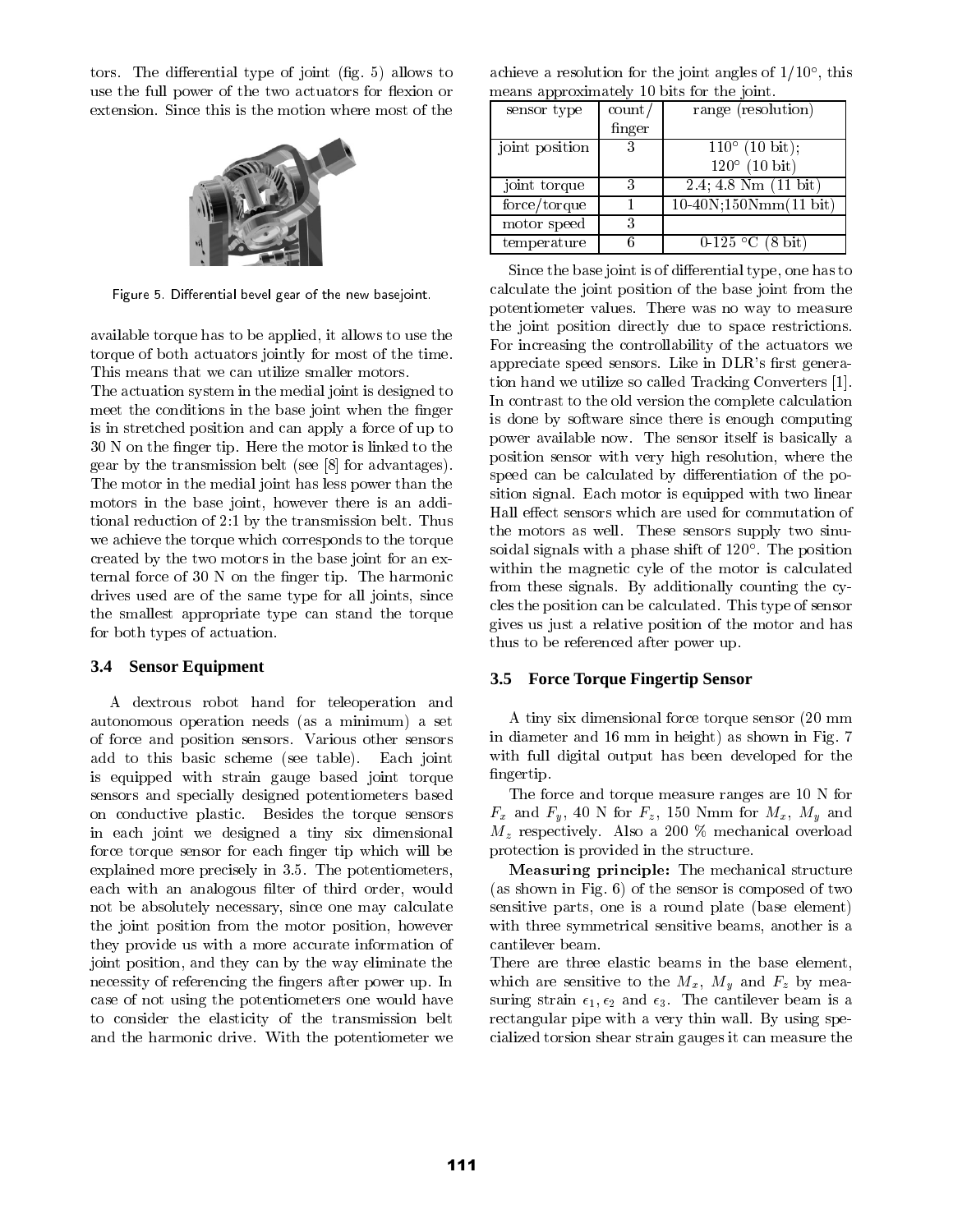

Figure 6. Mechanical structure of six dimensional force torque sensor.

$$
F_x = K_1(\epsilon_7 - \epsilon_9)
$$
  
\n
$$
F_y = K_2(\epsilon_8 - \epsilon_{10})
$$
  
\n
$$
F_z = K_3 [(\epsilon_1 - \epsilon_2) + (\epsilon_3 - \epsilon_4) + (\epsilon_5 - \epsilon_6)]
$$
  
\n
$$
M_x = K_4(\epsilon_3 - \epsilon_4 - \epsilon_5 + \epsilon_6)
$$
  
\n
$$
M_y = K_5 \left[ \epsilon_1 - \epsilon_2 - \frac{1}{2} (\epsilon_3 - \epsilon_4 + \epsilon_5 - \epsilon_6) \right]
$$
  
\n
$$
M_z = K_6(\epsilon_7 - \epsilon_8 + \epsilon_9 - \epsilon_{10})
$$

Where  $K_i$  are the calculation parameters.



Figure 7. Six dimensional force torque sensor in fingertip.

Internal electronics: By using the latest technology the sensor with internal electronics can provide force and torque data at very high bandwidth and with very low noise. Signals from foil strain gage bridges are amplied and converted to digital representations of the force and torque applied to the sensor. All low level analog signals and the A/D converter (12bit) are within the sensor body, shielded from electromagnetic interference by the metal sensor body.

#### **3.6 Integrated Electronics**

One ma jor goal of the design of the new DLR Hand was to fully integrate the electronics needed in the fingers and the palm in order to minimize weight, the amount of cables needed for a multisensory hand, and to increase the reliability by minimizing the amount of cables moved crossing the joints. In case of joints with a single degree of freedom we solved the problem of reliability by using flexible printed circuit boards (PCB) with appropriate bending space within the links (see top of Fig. 8). Tests showed after 100,000 cycles no





visible or measurable effect on the flexible PCB. In each link at least one serial ADC with 8 channels and 12 bit resolution converts the sensor signals as near as possible to the sensor circuitry into digital data. Thus only digital data is crossing any joint of the finger.

The power converters for driving the motors are located directly beside the motors and they are galvanically decoupled from the sensor electronics in order to minimize any noise induced by the running motors. Moreover the different fingers are galvanically decoupled from each other, too.

#### **3.7 Communication Architecture**

The control of the fingers and the hand is done by an external computer. In order to use the hand freely on different manipulators and to reduce cables and the possibility of noise in the sensor signals, we decided to design a fully integrated serial communication system. Each finger holds one communication controller in its base unit (see fig. 9). This controller is responsible for the collection and distribution of all information of interest. Furthermore it does some reasonable signal processing.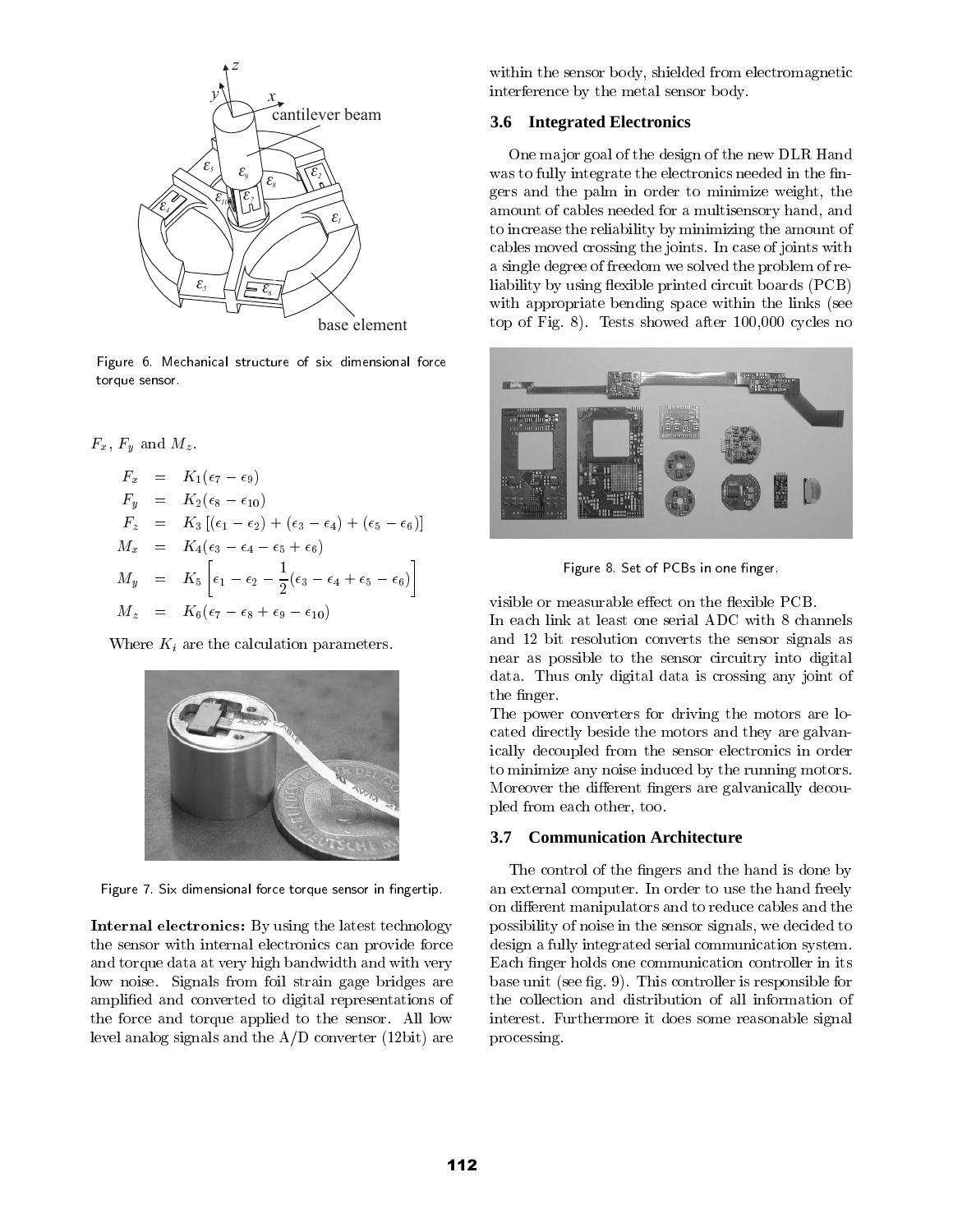

Figure 9. Electronics and communication in a finger.



Figure 10. The communication controller in the hand baselinks the fingers to external computers.

It collects the data of all five ADCs per finger with together 40 channels of 12 bit resolution each and transmits these data to the communication controller in the hand base (see fig. 10). On the other hand it distributes the data from the control scheme to the actuators for finger control.

The communication controller in the hand base links the serial data stream of each finger to the data stream of the external control computer. By this hardware architecture we are able to limit the number of external cables of DLR's Hand II to a four line power supply and an eight line communication interface since the data is transmitted via differential lines. This interface even provides the possibility of using a quick-lock adaptor for autonomous tool exchange. Reducing external cabling from 400 (in Hand I) to 12 here, is one of the ma jor steps forward in our new hand.

#### 4Cartesian Impedance Control

Salisbury [7] implemented cartesian stiffness control by using fingertip force sensors. The stiffness control scheme has the disadvantage of not being able to actively control the complete system dynamics, especially the system damping parameter. Hogan [2] introduced the impedance control scheme, which will improve system dynamic characteristics greatly. Using this control scheme we may control the complete impedance property of a finger:

$$
F_{ext} = M_d \ddot{x}_k + B_d \delta \dot{x}_k + K_d \delta x_k
$$

 rection is small. On the other hand, when a specic The equation above is central to the cartesian impedance control of the finger, where  $M_d$ ,  $B_d$ ,  $K_d$  are the 3 - 3 diagonal desired target impedance parameters of the finger. The selection of parameters will determine the directions in which large impedance is desirable and the directions in which small impedance is desirable.  $\alpha$  is a  $\alpha$  is a  $\alpha$  is a 3 -  $\alpha$  -  $\alpha$  -  $\alpha$  -  $\alpha$  -  $\alpha$ tion errors, while x,xd, and Fext are 3 - 1 vectors of actual positions, desired positions and external forces in the fingertip coordinate system, respectively. An essential variable in the compliant motion is the generalized force,  $F_{ext}$ , exerted by the end-effector. It is possible to select the coordinate system in view of the environment constrained in such a way that matrix  $M_d$ ,  $B_d$  and  $K_d$  are diagonal. Each diagonal element is associated with a definite coordinate direction. For example, if a particular diagonal entry of the stiffness matrix  $K_d$  is small, then the contact force in this didiagonal entry is chosen as a large number, indicating a stiff spring, even a small displacement in this direction results in a considerable force. A large stiffness coefficient requires an accurate position control. The desired environmental generalized force may be generated indirectly by controlling the corresponding positions accurately.

When a robot hand performs any fine manipulation, there is always need that the fingertip should be soft in the direction normal to the contact surface and hard tangential to the contact surface. Therefore the impedance should be adaptable to the orientation of the fingertip. Therefore, a cartesian impedance controller has been built as shown in Fig 11. In steady state, all measured and desired velocity and acceleration values are zero. This induces that the value of the